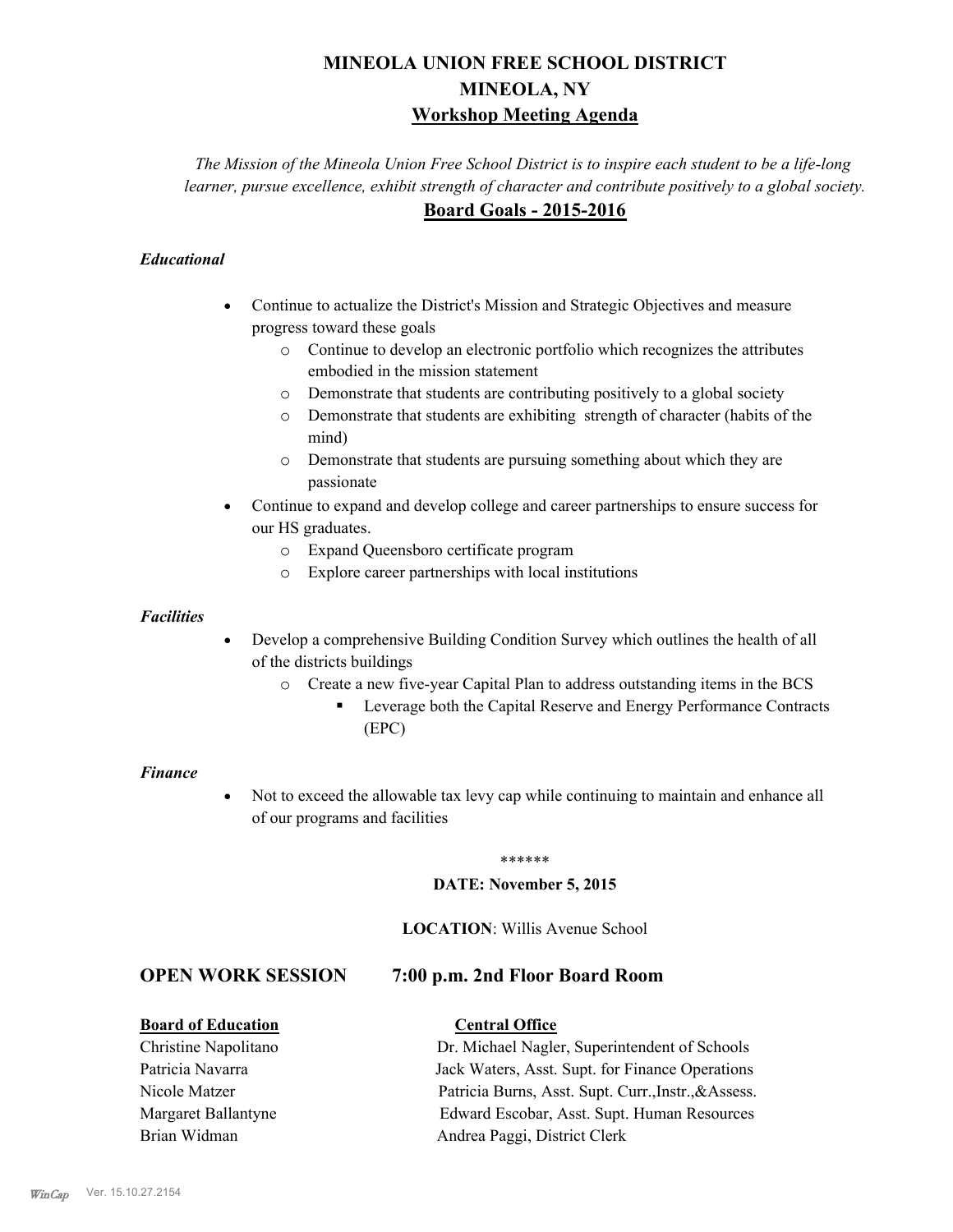**A. Call to Order B. Pledge of Allegiance C. Reading of Mission D. Moment of Silent Meditation**

**E. Dais & Visitor Introductions**

**F. High School Student Organization Report**

### **G. BOE Reports**

- **a. Comments from Board Trustees**
- **b. Comments from Board President**
- **c. Comments from Superintendent**

**H. Old Business**

**I. New Business**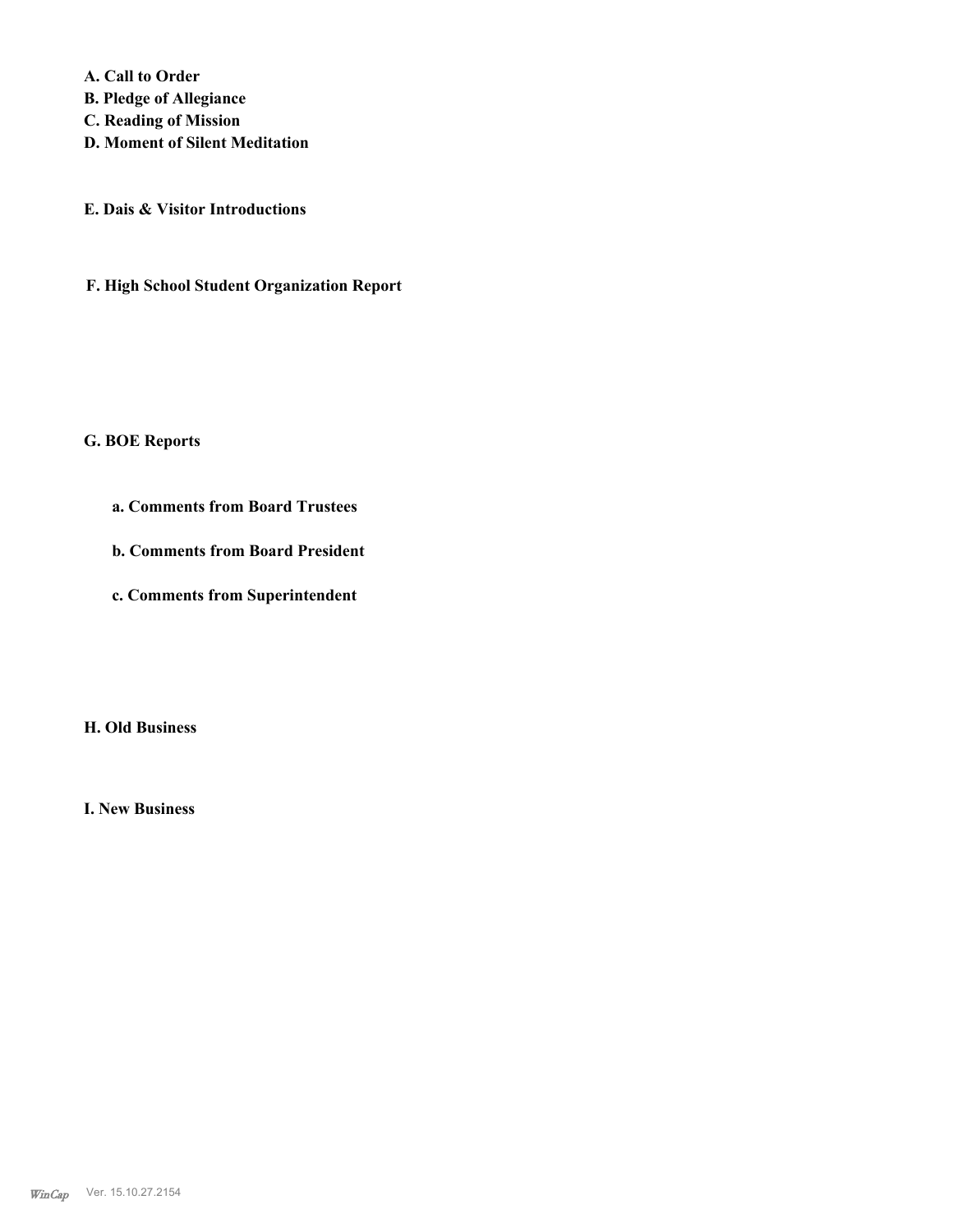### **J. Consensus Agenda**

| <b>RESOLUTION #30- BE IT RESOLVED</b> that the Board of Education approves the consensus |
|------------------------------------------------------------------------------------------|
| agenda items J.1.a. through J.7.a.1., as presented.                                      |

| <b>Motion:</b><br>Second: |     |  |
|---------------------------|-----|--|
| Yes:                      | No: |  |
|                           |     |  |
|                           |     |  |
|                           |     |  |
| Passed:                   |     |  |

## 1. **Accepting of Minutes**

That the Board of Education accepts the minutes of the October 15, 2015 Business Meeting as presented. a.

### 2. **Instruction**

- a. Resignation(s)
- That the Board of Education accepts the resignation of Mary B. McGuinness, Registered Nurse, effective November 2, 2015. 1.

### b. Appointments Instruction

- That the Board of Education approves the amended appointment of Heather Hazen, from .5 Reading Teacher to .6 Reading Teacher effective 09/24/2015. Salary: .6 of MA+30, Step 10, \$100,680 equaling \$60,408. 1.
- That the Board of Education approves the appointment of Peter Macedo, to the position of Driver Education Coordinator for Fall 2015 and Spring 2016. Salary of \$6,724. 2.
- That the Board of Education approves the appointment of Peter Macedo, to the position of Driver's Education Instructor at an hourly rate of \$55.32. 3.

### Appointment(S) Sub Teacher per diem c.

The Board of Education accepts the following individual(s) as Per Diem Substitute Teacher(s) for the current school year, at a daily rate of \$100.00 per day; and retirees at a daily rate of \$125.00 per day.:

|    | <b>EMPLOYEE NAME</b>    | <b>EMPLOYEE CERTIFICATION</b>    |
|----|-------------------------|----------------------------------|
|    | Maninder (Nikki) Chawla | Childhood Ed (Grades 1-6)        |
|    | Emily A. Mooney         | Students with Disabilities (1-6) |
| d. | Appointment(s) Coaches  |                                  |

That the Board of Education approves the appointment of the following coaches for the current school year:

| <b>POSITION</b>                | EMPLOYEE NAME      | <b>STEP</b> | <b>STIPEND</b> |
|--------------------------------|--------------------|-------------|----------------|
| <b>Basketball Boys Varsity</b> | Ezra Elliott       |             | \$8,192.00     |
| Basketball Boys JV             | Nikko D. Callender |             | \$5,459.00     |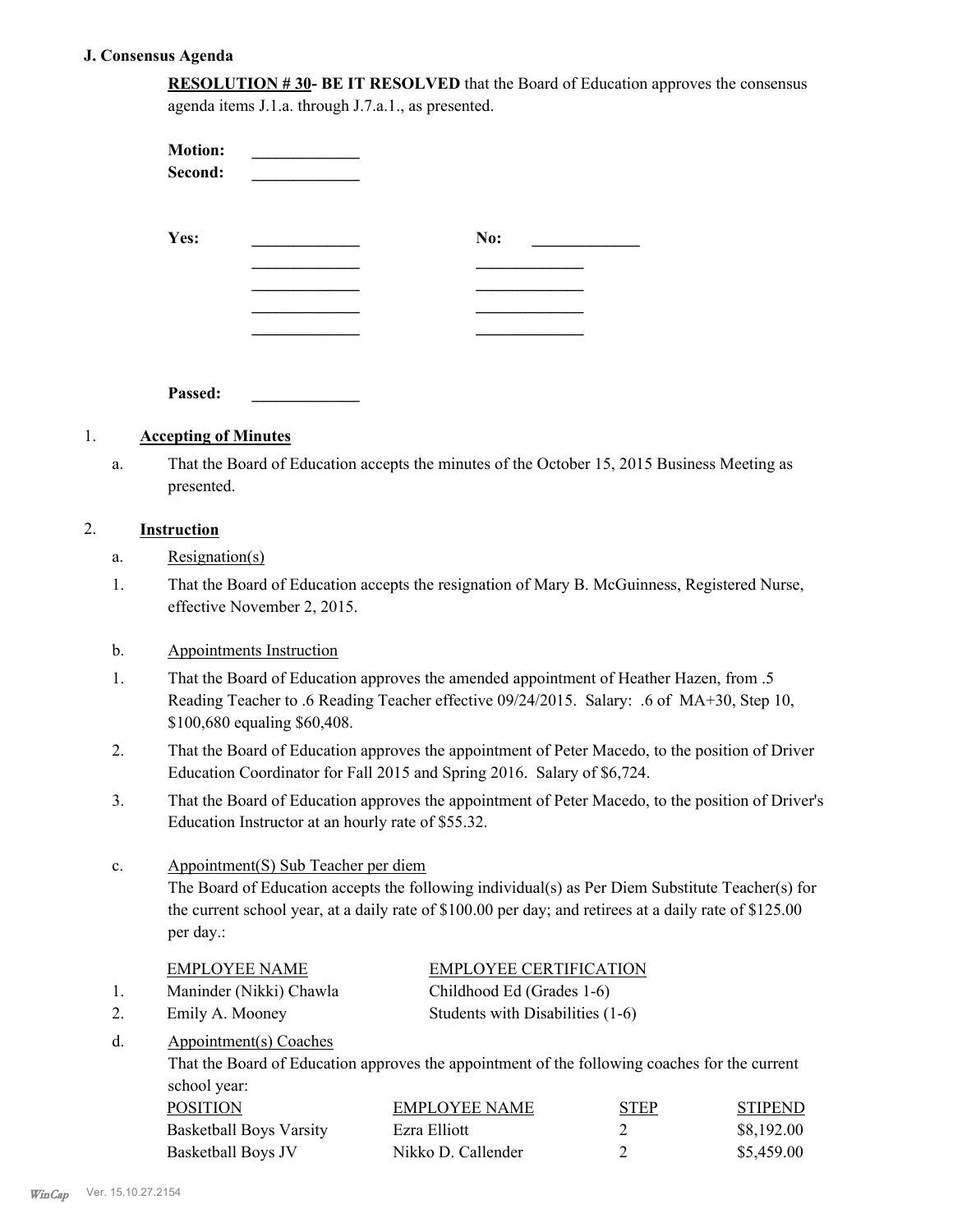| <b>POSITION</b>                 | <b>EMPLOYEE NAME</b> | STEP | <b>STIPEND</b> |
|---------------------------------|----------------------|------|----------------|
| Basketball Boys 7th Grade       | William DiGennaro    | 3    | \$5,401.00     |
| Basketball Boys 8th Grade       | Dominick Tolipano    | 3    | \$5,401.00     |
| Basketball Girls JV             | Kelly Dempsey        |      | \$4,941.00     |
| Basketball Girls 7th Grade      | William DiGennaro    | 3    | \$5,401.00     |
| Basketball Girls 8th Grade      | Martin Joyce         | 3    | \$5,401.00     |
| <b>Bowling Boys Varsity/JV</b>  | Helmut Bohringer     | 3    | \$4,433.00     |
| <b>Bowling Girls Varsity/JV</b> | Mark Miller          | 3    | \$4,433.00     |
| <b>Wrestling Varsity</b>        | Daniel Guido         | 3    | \$8,872.00     |
| Wrestling JV                    | Frank Massaro        | 3    | \$6,314.00     |
| <b>Wrestling Varisty Asst</b>   | Joseph Cerulli       | 3    | \$6,033.00     |
| Wrestling 7/8                   | Nicholas A. Tonini   |      | \$4,605.00     |
| Wrestling 7/8 Assistant         | <b>Gary Santosus</b> | 3    | \$5,389.00     |
| Volleyball Girls 7th Grade      | Hilary Hunter        | 3    | \$4,788.00     |
| Volleyball Girls 8th Grade      | Hyunah Park          | 3    | \$4,788.00     |
| <b>Track Girls Winter</b>       | Thomas Leninger      | 3    | \$7,848.00     |
| <b>Track Boys Winter</b>        | John Fretz           | 3    | \$7,848.00     |
| <b>Track Winter Assistant</b>   | Kevin Murphy         | 3    | \$5,337.00     |
|                                 |                      |      |                |

### 3. **Instruction: Committee on Special Education**

a. That the Board of Education approves the CSE/CPSE/SCSE recommendations for programs and services for students with IEPs for the time period from 5/1/15- 8/31/15. Please be advised that all of the parents have received the student's IEP and a copy of their DUE process rights.

## 4. **Instruction: Contracted**

a. That the Board of Education approves an agreement between the Mineola UFSD and Adelphi University's America Reads/ America Counts public schools tutoring program for the 2015- 2016 school year.

### 5. **Instruction: Student Actions**

That the Board of Education approves the Athletic Advanced Placement Process request for the following student: a.

- Ericson Velasquez, 8th grade student, to compete on the JV Wrestling Team for the 2015- 2016 school year.

### 6. **Civil Service**

- a. Appointments
- That the Board of Education approve the appointment of John Hassell, to the position of full time Cleaner at the High School, to replace Paul Haffner, effective November 6, 2015. Salary will be \$41,459 on Step 1. Probation is 26 weeks. 1.

### b. Leave(s) of Absence

That the Board of Education approve a paid Medical Leave of Absence to Francis Feeley, 5 hour Bus Driver, effective October 8, 2015 through November 16, 2015, due to a medical condition. 1.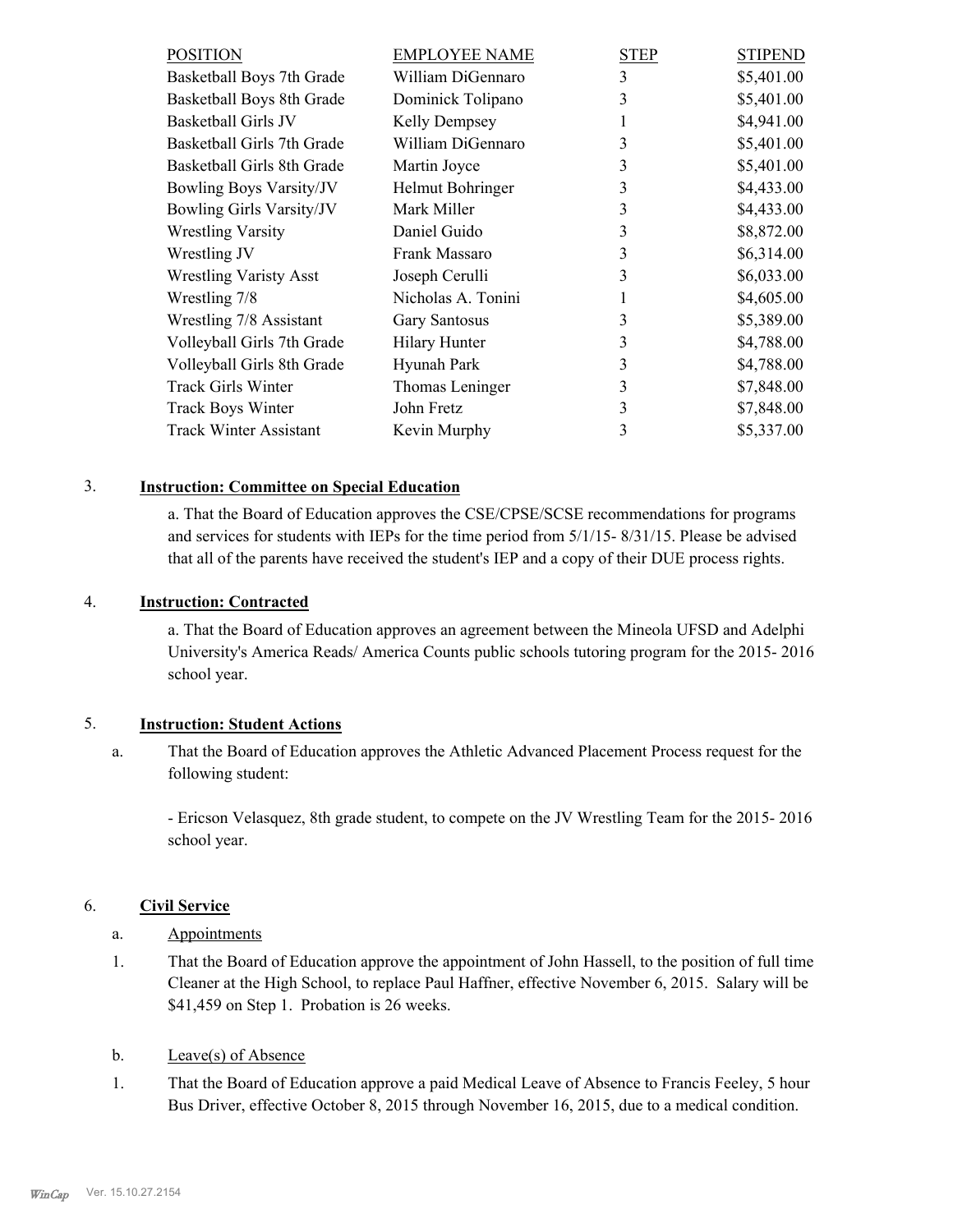- c. Resignation(s)
- That the Board of Education accepts, the resignation, with regret, of Robert Basilico, part time Cleaner, for the purpose of retirement, effective October 1, 2015. 1.

### 7. **Business /Finance**

### a. **Budget Appropriation Adjustment**

1. That the Board of Education approves the transfer of funds, in the amount of \$25,000 from Budget code: 4030 800 00 8096 to Budget code: 5540 401 10 9299 to cover the cost of outsourcing transportation, for three new students registered in District in August, to a private contractor for the 2015-2016 school year.

2. That the Board of Education approves the following transfers of funds, for the total amount of \$7486.96 to cover the cost of books for the Dual Language Program and other areas of curriculum:

\$3095.50 from Budget code: 2610 500 03 4910 to Budget code: 2110 480 03 0000 \$2707.46 from Budget code: 2610 500 03 4910 to Budget code: 2110 480 03 0000 \$ 699.00 from Budget code: 2610 500 03 4910 to Budget code: 2110 480 03 0000 \$ 985.00 from Budget code: 2610 500 03 4910 to Budget code: 2110 480 03 0000

### 8. **Other**

### a. Approval of Election Workers

1. That the Board of Education approves the appointment of the following individuals to serve as Registrars and Inspectors at the Capital Reserve Vote held **Tuesday, November 10, 2015** at the hourly rate of pay, \$10.00:

### **Chief Election Inspectors:**

Meadow Drive: **Eileen Alexander**  Jackson Avenue: **Mary Ann Iaquinto**

### **Registrars:**

Meadow Drive: Madeline Cegelski, Loretta Piotrowski Jackson Avenue: Michael Coniglio, Frank Iaquinto, Gary Nelson

### **Inspectors:**

Meadow Drive: Ann Marie Smith, Douglas Cegelski, Raymond Kwiatek, Lynn Clifford Jackson Avenue: Flore Rowe, Ava Doshi, Marion Kessler, Robert Petraglia, Nora Coniglio

NOTE: In the event that there should be a vacancy created in any of the positions of Inspector of Election or Registrar, the Superintendent of Schools is authorized to appoint a qualified voter of this District to fill such vacancy.

A one hour workshop will be given on **Monday, November 9, 2015** from 3:00pm to 4:00pm and the attending Registrars and Inspectors will be compensated at the hourly rate of \$10.00.